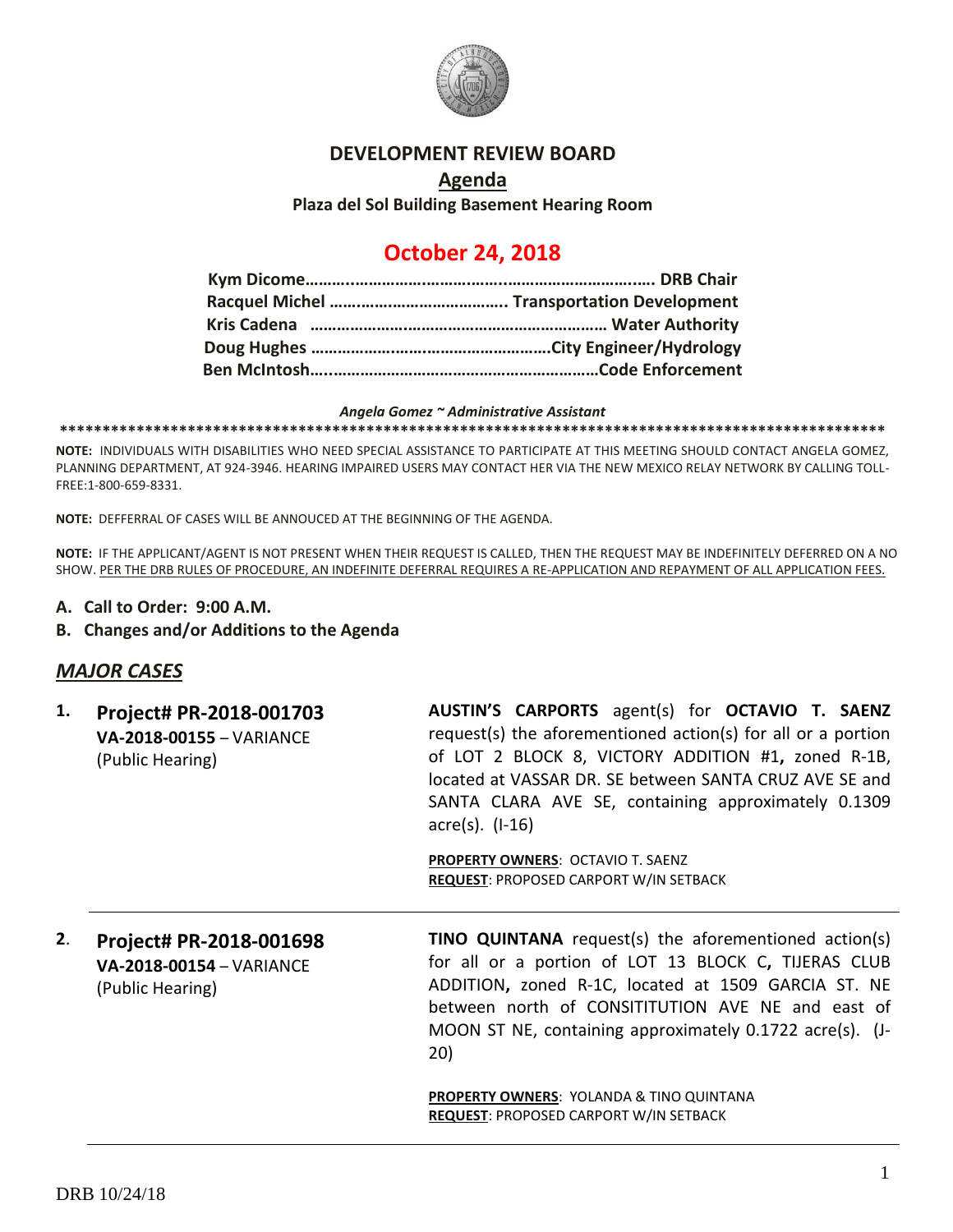| 3. | Project# PR-2018-001633<br>SI-2018-00177-MAJOR AMENDMENT TO<br><b>SITE PLAN</b><br>(Public Meeting) | DEKKER/PERICH/SABATINI agent(s) for ASSOCIATED<br><b>CONTRACTERS</b> (ABC) request(s)<br><b>BUILDERS &amp;</b><br>the<br>aforementioned action(s) for all or a portion of TRACT M-1<br>PLAT OF TRACT M-1, GATEWAY INDUSTRIAL PARK, zoned<br>NR-C, located at 2851 BROADWAY BLVD NE, south of<br>CLAREMONT AVE NE and north of MENAUL BLVD NE,<br>containing approximately 2.2412 acre(s). (H-15)           |
|----|-----------------------------------------------------------------------------------------------------|------------------------------------------------------------------------------------------------------------------------------------------------------------------------------------------------------------------------------------------------------------------------------------------------------------------------------------------------------------------------------------------------------------|
|    |                                                                                                     | PROPERTY OWNERS: ASSOC BLDRS & CTRS INC NM CHAPTER CONST<br>EDUC APPR & TRNG TRUST INC<br>REQUEST: AMEND EXISTING SITE PLAN TO ADD AN APPROX. 13,000 SF<br><b>ADDITION</b>                                                                                                                                                                                                                                 |
| 4. | Project# PR-2018-001632<br>(1005237)<br>SI-2018-00176 - SITE PLAN<br>(Public Meeting)               | DEKKER/PERICH/SABATINI agent(s) for MARK 3S INC.<br>request(s) the aforementioned action(s) for all or a portion<br>of TRACTS C & D VACATION REQUEST AND PLAT OF TRACTS<br>A-1, C AND D, MARK 3S HOLLY DEVELOPMENT, zoned M-XL,<br>located on HOLLY AVE. NE between VENTURA ST NE and<br>HOLBROOK ST NE, containing approximately 1.9 acre(s). (C-<br>20)                                                  |
|    |                                                                                                     | <b>PROPERTY OWNERS: MARK 3S INC</b><br>REQUEST: SITE PLAN FOR AN ASSISTED LIVING AND MEMORY CARE<br><b>FACILITY</b>                                                                                                                                                                                                                                                                                        |
| 5. | Project# PR-2018-001708<br>VA-2018-00158 - VARIANCE<br>(Public Hearing)                             | DEKKER/PERICH/SABATINI agent(s) for MARK 3S INC.<br>request(s) the aforementioned action(s) for all or a portion<br>of TRACT C & D VACATION REQUEST AND PLAT OF TRACTS<br>A-1, C AND D, MARK3S HOLLY DEVELOPMENT, zoned M-XL,<br>located on HOLLY AVE NE between VENTURA ST NE and<br>HOLBROOK ST NE, containing approximately 1.9 acre(s). (C-<br>20)                                                     |
|    |                                                                                                     | <b>PROPERTY OWNERS: MARK 3S INC</b><br>REQUEST: VARIANCE TO ALLOW A REDUCTION IN SIDEWALK WIDTH<br><b>ALONG FRONT FACADE</b>                                                                                                                                                                                                                                                                               |
| 6. | Project# PR-2018-001542<br>SI-2018-00133 - SITE PLAN<br>(Public Meeting)                            | <b>CONSENSUS PLANNING INC.</b> agent(s) for TITAN NOB HILL,<br>C/O<br><b>DEVELOPMENT</b><br><b>LLC</b><br><b>TITAN</b><br>request(s)<br>the<br>aforementioned action(s) for all or a portion of LOTS 1-19<br>BLOCK 2, MESA GRANDE ADDITION, zoned MX-M, located<br>on CENTRAL AVE NE between MONTCLAIRE DR NE and<br>SIERRA DR NE, containing approximately 2.2 acre(s). (K-15)<br>[Deferred from 10/3/18] |
|    |                                                                                                     | PROPERTY OWNERS: TITAN NOB HILL LLC<br><b>REQUEST: MULTIFAMILY DEVELOPMENT</b>                                                                                                                                                                                                                                                                                                                             |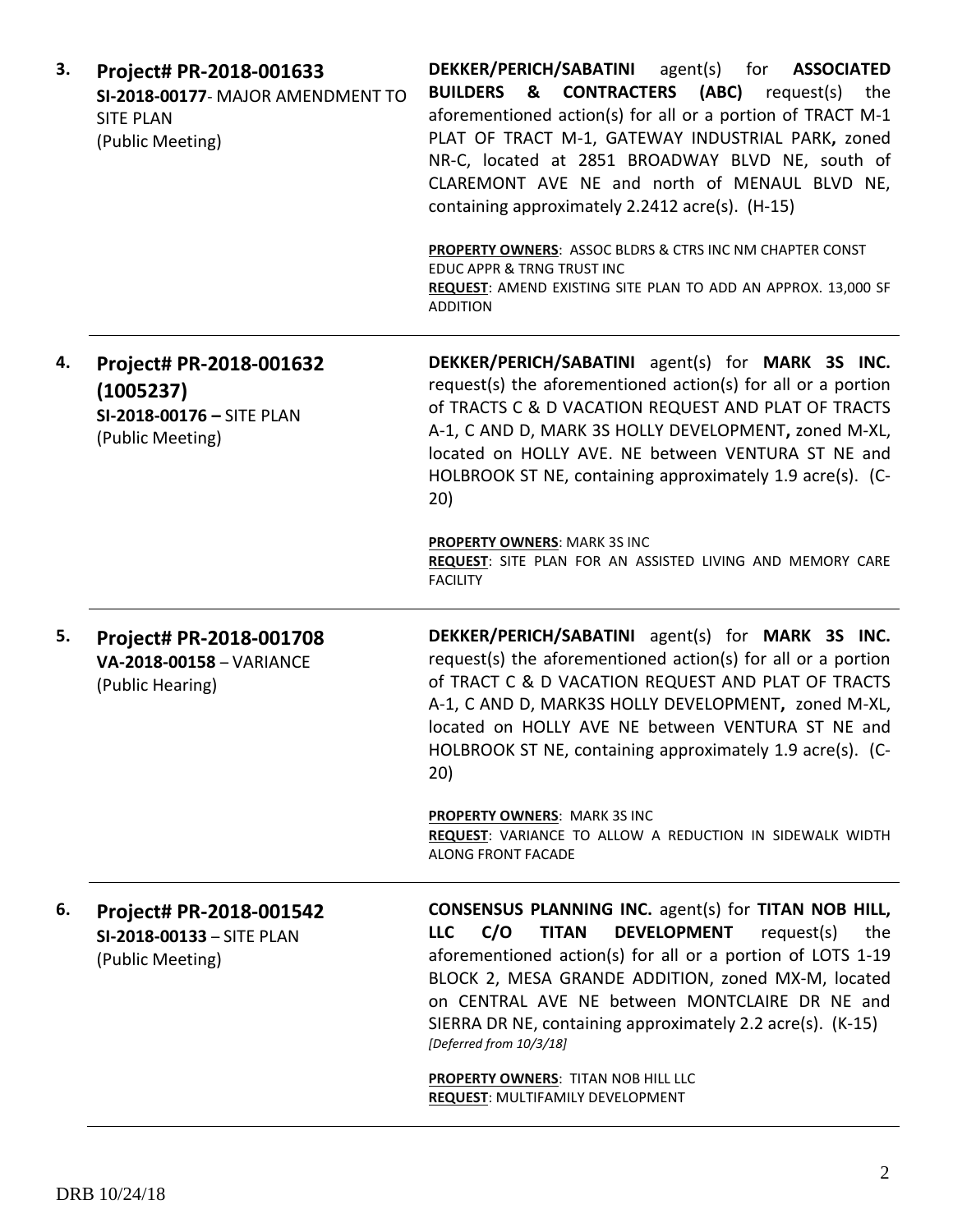| 7.  | Project# PR-2018-001578<br>SD-2018-00150 - MAJOR AMENDMENT<br><b>SITE PLAN</b><br>(Public Meeting)                                                                                                                                                             | <b>SOLEIL WEST agent(s) for SAN JOSE CATHOLIC CHURCH</b><br>request(s) the aforementioned action(s) for all or a portion<br>of TRACT A, SAN JOSE PARISH, zoned R-1B, located on<br>BROADWAY BLVD SE east of ROMANA AVE SE, containing<br>approximately 6.7489 acre(s). (M-14) [Deferred from 10/3/18,<br>$10/17/18$ ]                                                                                                                                                                 |
|-----|----------------------------------------------------------------------------------------------------------------------------------------------------------------------------------------------------------------------------------------------------------------|---------------------------------------------------------------------------------------------------------------------------------------------------------------------------------------------------------------------------------------------------------------------------------------------------------------------------------------------------------------------------------------------------------------------------------------------------------------------------------------|
|     |                                                                                                                                                                                                                                                                | PROPERTY OWNERS: ARCHDIOCESE OF SANTA FE CATHOLIC SERVICE<br><b>BLDG</b><br><b>REQUEST:</b> MAJOR AMENDMENT TO SITE PLAN TO ADD NEW PARISH<br><b>HALL</b>                                                                                                                                                                                                                                                                                                                             |
| 8.  | Project# PR-2018-001580<br>(1005234)<br>SI-2018-00153 - SITE PLAN<br>(Public Meeting)                                                                                                                                                                          | EDI agent(s) for RHINO INVESTMENTS NM HOTEL, LLC<br>request(s) the aforementioned action(s) for all or a portion<br>of TRACTS 1-3 UNIT 1 TOGETHER WITH TRACTS 4, 5 & 6A,<br>UNIT 2, DALE J. BELLAMAHS CARLISLE REPLAT, zoned MX-M,<br>located at 2500 CARLISLE BLVD NE south of MENAUL BLVD<br>NE, containing approximately 11.07 acre(s). (H-17)<br>[Deferred from 10/10/18]                                                                                                         |
|     |                                                                                                                                                                                                                                                                | PROPERTY OWNERS: RHINO INVESTMENTS NM HOTEL LLC ATTN:<br><b>MRSANJIV CHOPRA</b><br><b>REQUEST: CHANGE OF USE FROM HOTEL TO APARTMENTS</b>                                                                                                                                                                                                                                                                                                                                             |
| 9.  | Project# PR-2018-001584<br>(1000032)<br>SD-2018-00084 - PRELIMINARY PLAT<br>(Public Hearing)                                                                                                                                                                   | TIERRA WEST LLC agent(s) for UNIVEST-COORS ROAD LLC<br>request(s) the aforementioned action(s) for all or a portion<br>of TRACT 3 PLAT OF TRACTS 1 THRU 4, COORS VILLAGE,<br>zoned MX-L, located at 4500 QUAKER HEIGHTS PL NW south<br>of WESTERN TRAIL NE and west of COORS BLVD NE,<br>containing approximately 13.5446 acre(s). (F-11-Z) [Deferred<br>from 10/10/18]                                                                                                               |
|     |                                                                                                                                                                                                                                                                | PROPERTY OWNERS: UNIVEST-COORS ROAD LLC<br>REQUEST: SUBDIVIDE ONE TRACT INTO THREE NEW TRACTS                                                                                                                                                                                                                                                                                                                                                                                         |
| 10. | Project# PR-2018-001584<br>(1000032)<br>SI-2018-00132 - FINAL SIGN OFF OF EPC<br>APPROVED SITE DEVELOPMENT PLAN<br>FOR SUBDIVISION (08EPC-40030)<br>SI-2018-00151 FINAL SIGN OFF OF EPC<br>APPROVED SITE DEVELOPMENT PLAN<br>FOR BUILDING PERMIT (08EPC-40031) | TIERRA WEST LLC agent(s) for UNIVEST- COORS ROAD LLC<br>request(s) the aforementioned action(s) for all or a portion<br>of TRACT 3 PLAT OF TRACTS 1 THRU 4, COORS VILLAGE<br>zoned MX-L, located at 4500 QUAKER HEIGHTS PL NW south<br>of WESTERN TRAIL NE and west of COORS BLVD NE,<br>containing approximately 13.5446 acre(s). (F-11-Z) [Deferred<br>from 9/19/18, 10/3/18, 10/10/18]<br>PROPERTY OWNERS: UNIVEST-COORS ROAD LLC<br><b>REQUEST: EPC SITE PLAN -FINAL SIGN-OFF</b> |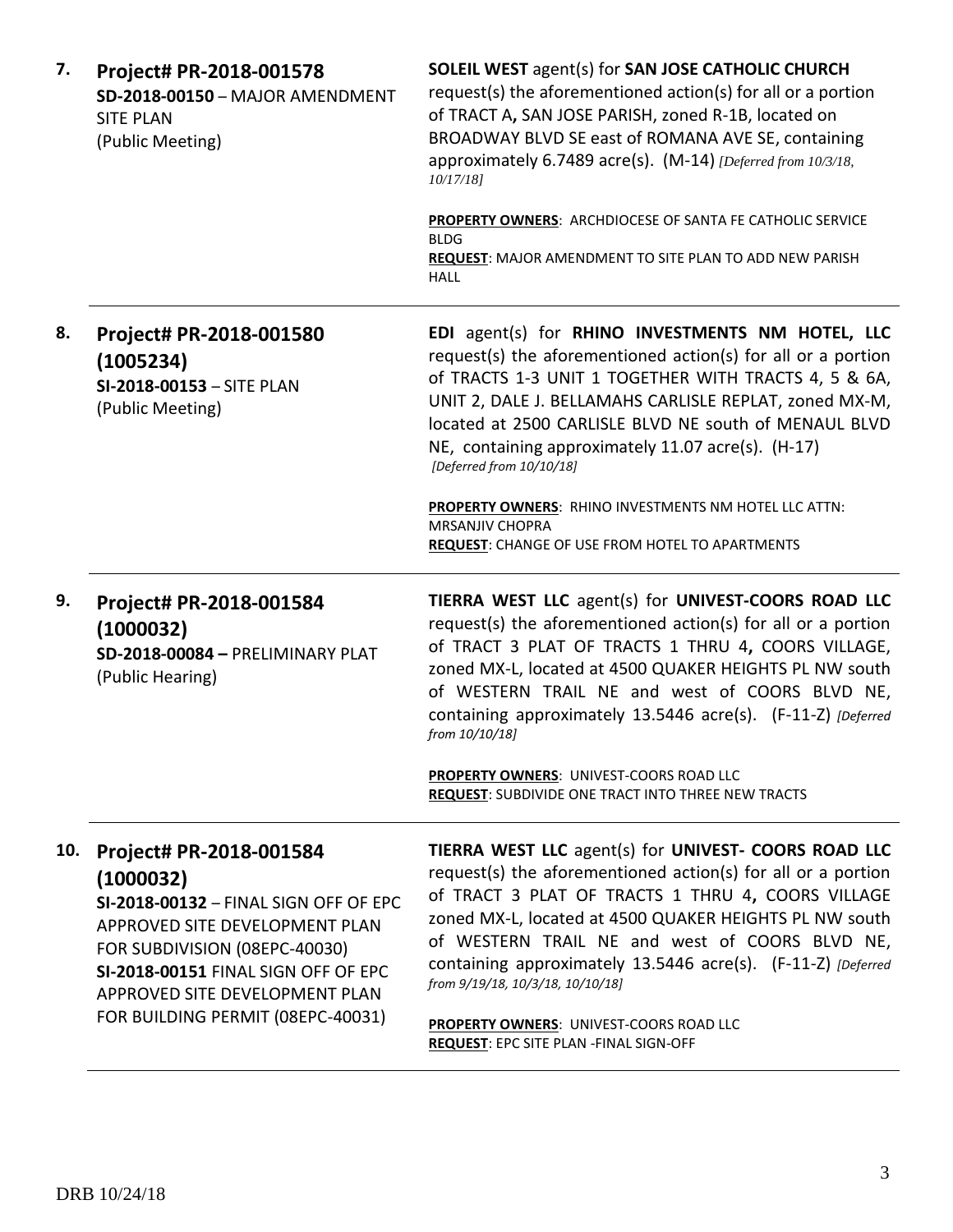| 11. | Project# PR-2018-001579<br>(1002202)<br>SI-2018-00152 - SITE PLAN<br>(Public Meeting)                                                                                                                                                                          | <b>MODULUS ARCHITECTS INC.</b> agent(s) for <b>WINROCK</b><br><b>PARTNERS LLC</b> request(s) the aforementioned action(s) for<br>all or a portion of PARCEL A-1-A-1-B SUBD PLAT TRS A-1-A-1-<br>A & A-1-A-1-B WINROCK CENTER ADDN, PARCEL A-2 AND A-<br>3 PLAT OF PARCELS A-1 THRU A-3 & PARCEL C-2A WINROCK<br>CENTER ADDN + PARCEL C-2A1 SUBD PLAT PARCEL C-2A1 &<br>C-2A2 WINROCK CENTER ADDN, PARCEL E1A WINROCK<br>CENTER ADDITION, PARCEL D1A WINROCK CENTER ADDN<br>REPLAT OF PARCEL D1 WINROCK CENTER ADDN AND<br>PARCEL A-1-A-1-A-1-A WINROCK CENTER ADDITION, zoned<br>MX-H, located at 2100 LOUISIANA BLVD NE, containing<br>approximately 83.00 acre(s). (J-19) [Deferred from 10/10/18]<br><b>PROPERTY OWNERS: WINROCK PARTNERS LLC</b><br>REQUEST: SITE PLAN FOR WINROCK TOWN CENTER |
|-----|----------------------------------------------------------------------------------------------------------------------------------------------------------------------------------------------------------------------------------------------------------------|----------------------------------------------------------------------------------------------------------------------------------------------------------------------------------------------------------------------------------------------------------------------------------------------------------------------------------------------------------------------------------------------------------------------------------------------------------------------------------------------------------------------------------------------------------------------------------------------------------------------------------------------------------------------------------------------------------------------------------------------------------------------------------------------------|
| 12. | <b>Project# 1011598</b><br>18DRB-70137 - VACATION OF PUBLIC<br>RIGHT-OF-WAY<br>18DRB-70138 - SIDEWALK VARIANCE<br>18DRB-70139 - SUBDIVISION DESIGN<br>VARIANCE FROM MINIMUM DPM<br><b>STANDARDS</b><br>18DRB-70140 - MINOR - PRELIMINARY/<br><b>FINAL PLAT</b> | <b>BOB KEERAN</b> request(s) the above action(s) for all or a<br>portion of Lot(s) 17 & 18, Block(s) 4, Tract(s) 3, NORTH ALBQ<br>ACRES Unit 3, zoned PD (RD/5DUA), located on VENTURA ST<br>NE between SIGNAL AVE NE and ALAMEDA BLVD NE,<br>containing approximately 2 acre(s). (C-20) [Deferred from<br>5/16/18, 6/13/18, 7/18/18 8/8/18, 9/12/18]                                                                                                                                                                                                                                                                                                                                                                                                                                              |
| 13. | Project# PR-2018-001477<br>VA-2018-000153 - VARIANCE<br>(Public Hearing)                                                                                                                                                                                       | DAC ENTERPRISES agent(s) for JACK BAILLIO request(s) the<br>aforementioned action(s) for all or a portion of TRACT A-2,<br>BEL AIR SHOPPING CENTER, zoned MX-M, located at 5301<br>MENAUL BLVD NE, east of SAN MATEO BLVD NE, containing                                                                                                                                                                                                                                                                                                                                                                                                                                                                                                                                                           |

**PROPERTY OWNERS**: PJAB ENTERPRISES LTD **REQUEST**: VARIANCE TO DPM STANDARD

approximately 2.9993 acre(s). (H-18)

## *MINOR CASES*

| 14. Project# PR-2018-001477       | WAYJOHN SURVEYING INC. agent(s) for PJAB ENTERPRISES  |
|-----------------------------------|-------------------------------------------------------|
| SD-2018-00093 - PRELIMINARY/FINAL | LTD. C/O MIKE CONTRERAS request(s) the aforementioned |
| PLAT                              | action(s) for all or a portion of TRACT A-2, BEL AIR  |
| (Public Meeting)                  | SHOPPING CENTER, zoned MX-M, located at 5301 MENAUL   |
|                                   | BLVD NE east of SAN MATEO BLVD NE, containing         |
|                                   | approximately 2.9993 acre(s). (H-18)                  |
|                                   |                                                       |
|                                   |                                                       |

**PROPERTY OWNERS**: PJAB ENTERPRISES LTD **REQUEST**: SUBDIVDE 1 LOT INTO 2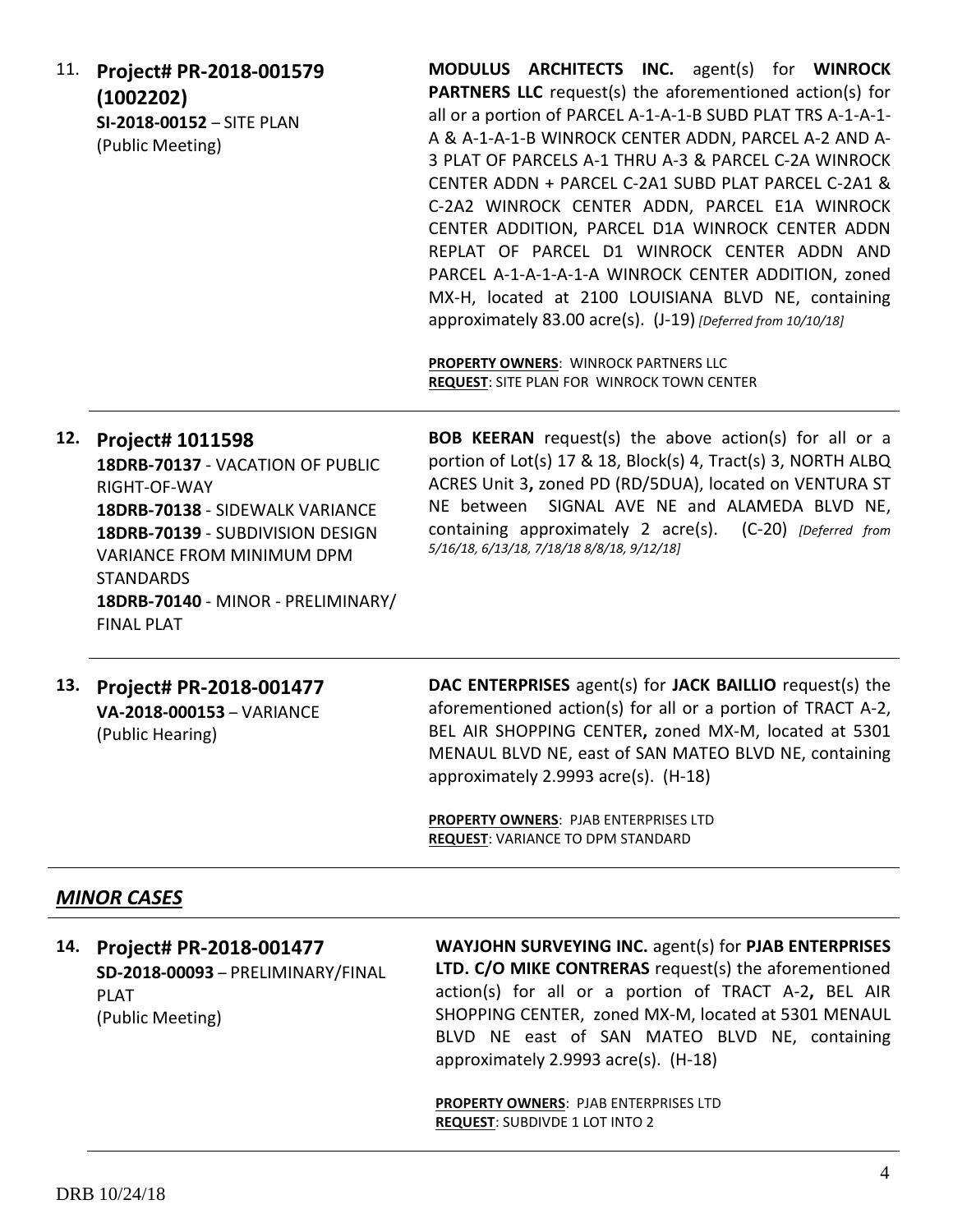| 15. | Project# PR-2018-001700<br>SD-2018-00095 - PRELIMINARY/FINAL<br><b>PLAT</b><br>(Public Meeting)               | CSI - CARTESIAN SURVEYS INC. agent(s) for DAN RICH<br>request(s) the aforementioned action(s) for all or a portion<br>of LOTS 25 & 28 UNIT 1, LADERA BUSINESS PARK, zoned<br>NR-C, located at VISTA ORIENTE between LA MORADO NW<br>and OLD OURAY RD NW, containing approximately 6.7575<br>$\arccos(5)$ . (H-9)<br>PROPERTY OWNERS: LADERA ENTERPRISES LLC<br><b>REQUEST: CONSOLIDATING 2 LOTS INTO 1</b>                                                                   |
|-----|---------------------------------------------------------------------------------------------------------------|------------------------------------------------------------------------------------------------------------------------------------------------------------------------------------------------------------------------------------------------------------------------------------------------------------------------------------------------------------------------------------------------------------------------------------------------------------------------------|
| 16. | Project# PR-2018-001701<br>SD-2018-00096 - PRELIMINARY/FINAL<br><b>PLAT</b><br>(Public Meeting)               | CSI - CARTESIAN SURVEYS INC. agent(s) for JERRI ROSE<br>request(s) the aforementioned action(s) for all or a portion<br>of LOT 82-86, BLK 7, PERFECTO- ARMIJO & BROTHERS<br>ADDITION, zoned R-ML & MX-T, located at ROMA AVE<br>between $7^{TH}$ ST and $8^{th}$ ST, containing approximately 0.2430<br>$\arccos(5)$ . (J-14)<br>PROPERTY OWNERS: JEFFERY ROSE AND KAREN A ROSE TRUSTEE ROSE<br><b>RVT &amp; KAREN A ROSE</b><br><b>REQUEST: CONSOLIDATING 5 LOTS INTO 2</b> |
| 17. | Project # PR-2018-001372<br>(1011435)<br>SD-2018-00080 - PRELIMINARY/FINAL<br><b>PLAT</b><br>(Public Meeting) | <b>CARTESIAN SURVEYS INC.</b> agent(s) for JONATHAN<br>ARAGON request(s) the aforementioned action(s) for all or<br>a portion of TRACT A-1 BULK LAND PLAT PARCELS A-1,B-1,<br>D-1, E-1 AND F-1 FINELAND DEVELOPMENT, zoned MX-L,<br>located 10751 FINELAND DR NW north of McMahon BLVD<br>and east of UNSER BLVD NW, containing approximately<br>2.6847 acre(s). (A-11) [Deferred from 9/19/18]                                                                              |
|     |                                                                                                               | PROPERTY OWNERS: C3D LLC & VILIA FALCONE LLC &<br><b>GRAYLANDCORPORATION &amp; SPRING FRANK L &amp; ETAL</b><br><b>REQUEST: SUBDIVIDE ONE LOT INTO 2</b>                                                                                                                                                                                                                                                                                                                     |

# *SKETCH PLAT*

| 18. | Project# PR-2018-001702     | <b>COMMUNITY SCIENCES CORPORATION agent(s) for NISLY</b>          |
|-----|-----------------------------|-------------------------------------------------------------------|
|     | PS-2018-00035 - SKETCH PLAT | <b>HOMES</b> request(s) the aforementioned action(s) for all or a |
|     |                             | portion of LOT 2 TRACT 101-C, SHAMROCK ADDITION &                 |
|     |                             | TRACT 101-C, MRGCD MAP 34, zoned MX-L, located at 2415            |
|     |                             | MATTHEW AVE NW west of RIO GRANDE BLVD NW and                     |
|     |                             | south of IRIS RD NW, containing approximately 0.2267              |
|     |                             | $\arccos(5)$ . (G-12)                                             |
|     |                             | <b>PROPERTY OWNERS: US BANK</b>                                   |
|     |                             | <b>REQUEST: SUBDIVIDE 2 LOTS INTO 4</b>                           |